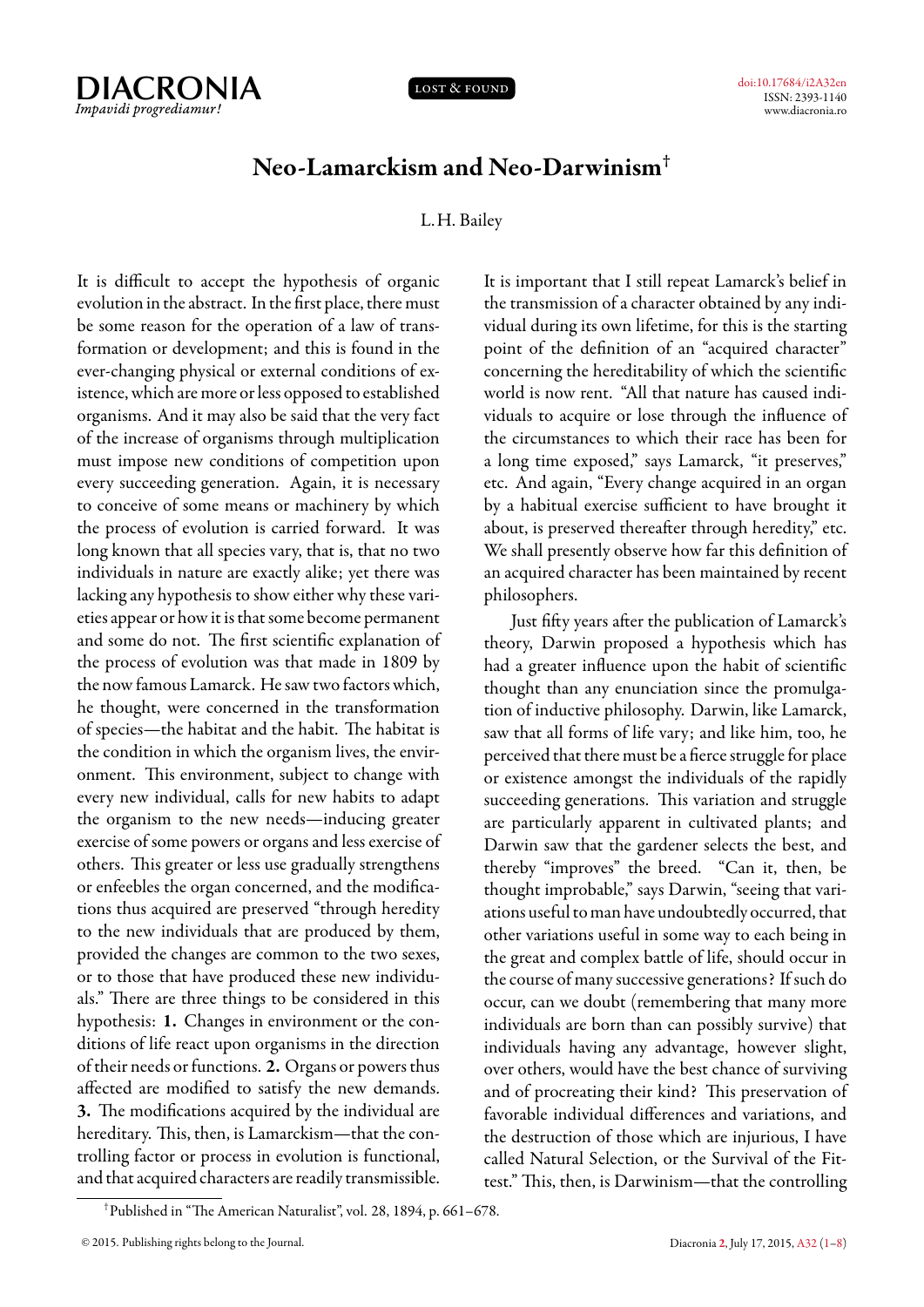factor or process in evolution is selective: the survival, in the struggle for existence, of those individuals which are best fitted to survive. But while this is the naked core of Darwinism, there are various correlative or incidental hypotheses attached to it. Darwin, for instance, accepted in some degree the views of Lamarck as to the importance of functional characters; he considered that sexual selection, or the choice exercised in securing mates, is often an important factor in modifying species; he thought that variation is induced by the modifications of environment, or the "changed conditions of life;" and he was a firm believer in the hereditability of acquired characters. It is around these two great hypotheses—the functional or Lamarckian on the one hand, and the selective or Darwinian upon the other—in various forms and modifications, that the discussions of the philosophy of organic nature are at present revolving.

Before leaving the subject of Darwinism, I wish to touch upon Darwin's view of the cause of variation and his belief in the transmission of acquired characters. We shall presently see that the rehabilitation of the theories of Lamarck, under the name of Neo-Lamarckism, is undertaken, very largely, for the purpose of assigning the origin of variations to external causes, or to the environment, in opposition to those who consider the source of variation to be essentially innate or at least internal. But Darwin also believed that variation is induced by the environment, and the chief factor in this environment, so far as its reaction upon the organism is concerned, is probably excess of food supply, although climate, and other impinging circumstances, are potent causes of modification. He marshalled arguments to support "the view that variations of all kinds and degrees are directly or indirectly caused by the conditions of life to which each being, and more especially its ancestors, have been exposed," and that "each separate variation has its own proper exciting cause." I do not understand how it has come about that various writers declare that Darwin did not believe explicitly in the external cause of variation, and that they feel obliged to go back to Lamarck in order to find a hypothesis for the occasion. It is true that Darwin believed that the nature or direction or particular kind of variation in a given case, is determined very largely by the constitution of the organism, but variation itself, that is, variability, proceeds largely from external causes; and the characters arising in the lifetime of an in-

2 L.H. Bailey

dividual may become hereditary. I must hasten to explain, however, that Darwin clearly recognized the importance of the union of sexes, or crossing, as a cause of variation.

While Darwin believed that the effects of variability arise "generally from changed conditions acting during successive generations," he nevertheless believed that the first increment of change—that arising in the first individual of a given series—might be directly carried over to the first offspring. That is, he believed in the hereditability of acquired or new external characters, a fact which is emphasized by his conviction that certain mutilations, and even the effects of use and disuse, may be transmitted. Yet, whilst Darwin accepted the doctrine, he believed it much less thoroughly than Lamarck did, and it is but an incidental part of his philosophy, while it is an essential tenet of Lamarckism.

Thus far, the heriditability of all important characters had not been disputed. In other words, heredity as a general law or force in the organic world, had been assumed. But with the refinement of the discussions it became necessary to conceive of some definite means through which the transmission of particular characters or features should operate; and it was soon found, also, that no philosophy of evolution can expect to explain the phenomena of organic life unless it is connected and co-ordinated with some hypothesis of the method of heredity. While, therefore, a hypothesis of heredity need not necessarily be associated with the abstract theory of evolution, all such hypotheses which are now before the scientific world have for their particular object the explanation of the assumed progressive tendency of the forms of life.

It is incomprehensible that the minute fertilized ovum or ovule should reconstruct the essential characters of the two individuals from which it proceeds, unless it has in some way derived distinct impressions from every part and organ of the parental bodies which it reproduces. It would seem as if it must of itself be an epitome or condensation of its parents, with the power of unfolding its impressions or attributes during the whole life course of the organism to which it gives rise. Several hypotheses have been announced to account for the phenomena of heredity, of which, one of the most important is still Darwin's theory of pangenesis. Darwin supposed, provisionally, that besides the ordinary multiplication of the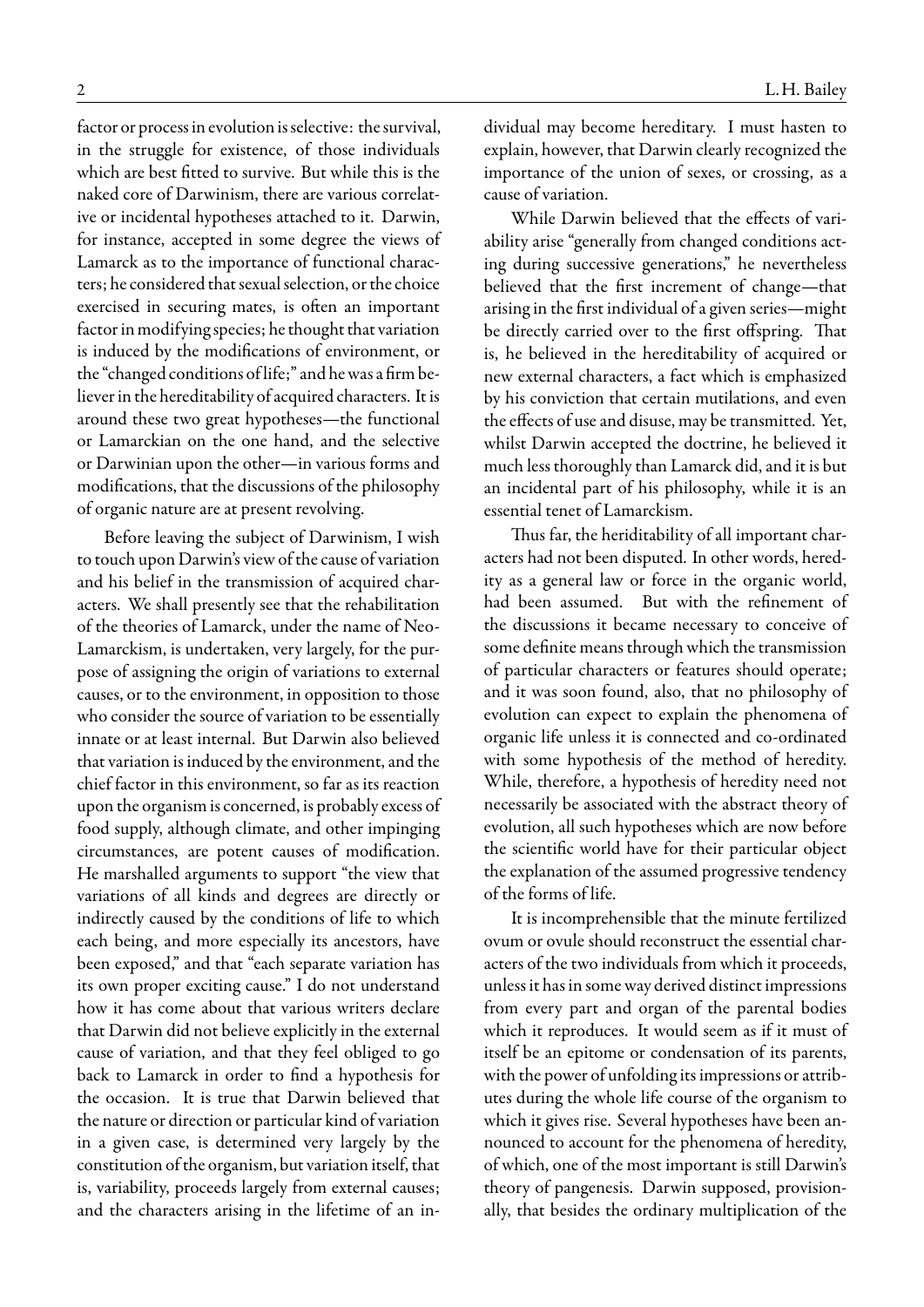cell, each cell may "throw off minute granules which are dispersed throughout the whole system; that these, when supplied with proper nutriment, multiply by self-division, and are ultimately developed into units like those from which they were originally derived."These granules, or gemmules, have a natural affinity for each other, and they collect themselves "from all parts of the system" to form the sexual materials or elements. These sexual elements, therefore, which unite to form the new individual, are an epitomized compound of the parents. The value of this hypothesis, it seems to me, lies not so much in the particular constitution and behavior of these gemmules, as in the fact that it attempts to account for the known phenomena of life by supposing each corporeal element to be represented in the sexual elements. The hypothesis has never gained wide support, because of the supposed physical improbability of the gemmules and of their concentration in sexual system; yet it should be said that a simpler one, which can account for the facts, has not yet been advanced, unless it be the bathmic hypothesis of Cope, which supposes that each body-cell transmits "a mode of motion" to the germ-cell.

For the present purpose, we need consider but one other hypothesis of heredity—that advanced in 1883 byWeismann, which has given rise to the philosophy now called Neo-Darwinism. Weismann's point of view is interesting and unique. He places himself at the threshold of organic life and contemplates what takes place in the reproduction of onecelled organisms. These organisms multiply largely by simple division, or fission. When the organism reaches a certain size, it becomes constricted near its middle, and finally parts into two cells or organisms. It is evident that one organism is twin of the other, neither is older, neither is parent, but each has partaken of the common stock of protoplasm. The protoplasm again multiplies itself in the two organisms, and at length it is again divided; and so, to the end of time, the remotest individual of the series may be said to contain a portion of the original protoplasm; in other words, the protoplasm is continuous. And inasmuch as protoplasm is the seat or physical basis of life, it may be said that the one-celled organism is immortal, or is not confronted by natural death.

In time, however, there came a division of labor—cells living together in colonies, and certain cells performing one function and certain other cells

other functions. This was, perhaps, the beginning of the many-celled organism, in which certain cells developed the specific function of reproduction, or eventually became elements of sex. As organisms became more complex in their structure, there came to be great differences between this reproductive or germ portion and the surrounding or body portion; and Weismann assumes that these two elements are different and distinct from each other in kind, and that inasmuch as the one-celled organisms propagated their exact kind by simple division, that therefore the reproductive elements of the many-celled or complex body must continue to perpetuate their kind or enjoy immortality, while all the surrounding or body cells die and are reproduced only through the reconstructive power of the sexual elements. There are, then, according to this hypothesis, two elements or plasms in every organized being, the germ-plasm and the soma-plasm or body-plasm; and every organism which procreates thereby preserves its germplasm to future generations, while death destroys the remainder. A vital point in this hypothesis is the method by which the soma-plasm, or the organs and body of the organism, can be so impressed upon the germ that they shall become hereditary. At first it would seem as if some assumption like that of Darwin's might be useful here—that this germplasm is impressed by particles thrown off from all the surrounding or soma-cells; but this Weismann considers to be too unwieldy, and he ascribes the transfer of these characters through the medium of the germplasm to "variations in its molecular constitution." In other words, there can be no heredity of a character which originates at the periphery of the individual, because there is no means of transferring its likeness to the germ. All modification of the offspring is predetermined in the germ-plasm; and if the new organism becomes modified through contact with external agencies, such modification is lost with the death of the individual. "Characters only acquired by the operation of external circumstances acting during the life of the individual, cannot be transmitted." "All the characters exhibited by the offspring are due to primary changes in the germ." It is admitted that the continued effect of impinging environment may, now and then, finally reach the germ-plasm, but not in the first generation in which such extraneous influence may be exercised. In other words, acquired characters cannot be hereditary.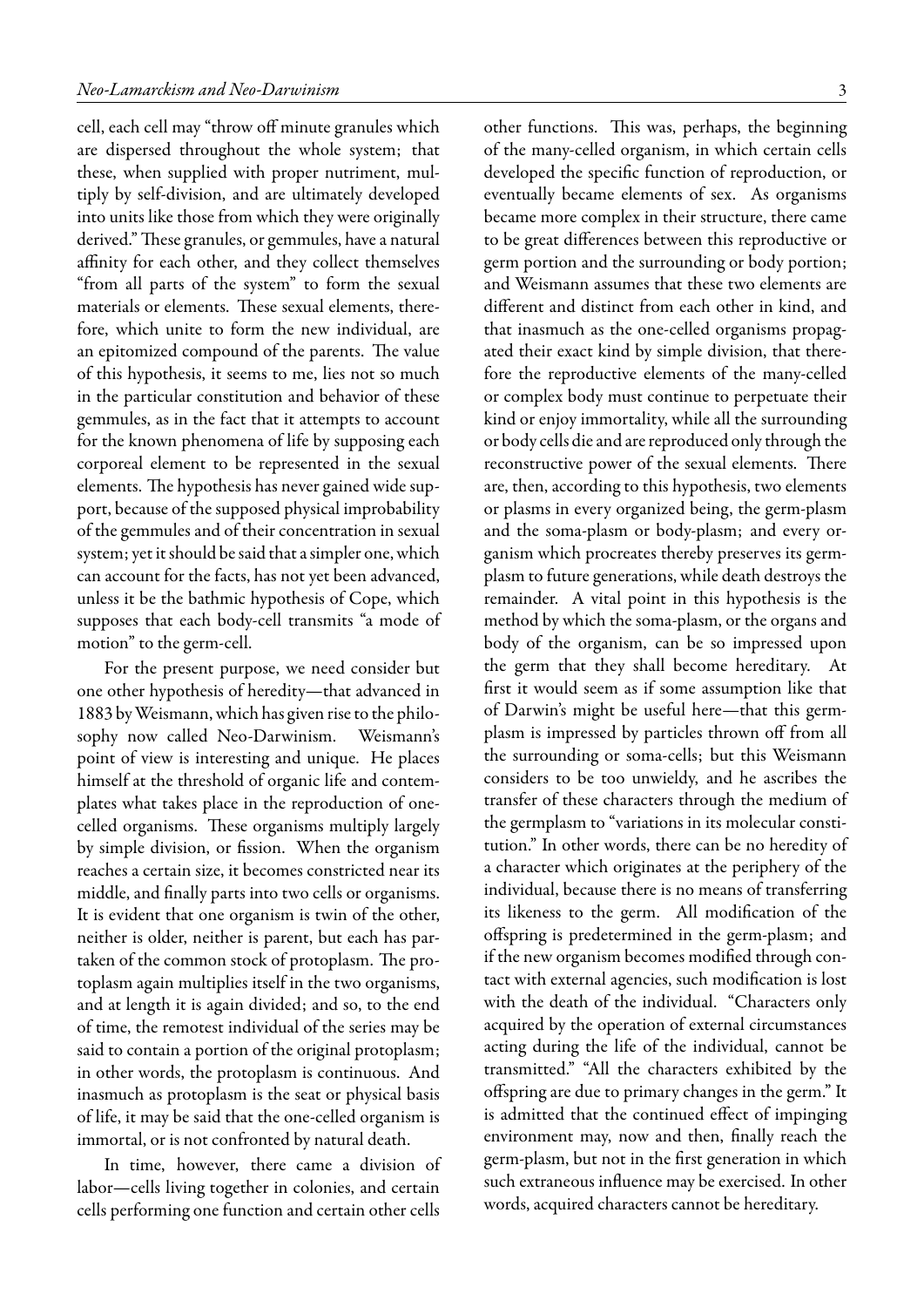It would seem as if this hypothesis precluded the possibility of evolution or the continued modification of species, inasmuch as it does not accept the modifications arising directly from external sources. But Weismann supposes that variation originates or at least all variation which is of permanent use to the species—from a union of the sexes, inasmuch as the unlike germ-plasms of two individuals unite ; and from the variations thus induced are derived the materials upon which natural selection works in the struggle for existence. "I am entirely convinced," Weismann writes, "that the higher development of the organic world was only rendered possible by the introduction of sexual reproduction." "Sexual reproduction has arisen by and for natural selection, as the only means by which the individual variations can be united and combined in every possible proportion."

It will be seen that Weismann is a Darwinian a believer in natural selection as the one controlling process of evolution; but, unlike Darwin, he refers variation to sex and declares that any new or acquired character originating in the body of the organism cannot be transmitted. The exact means or machinery through which he supposes heredity to act, is rather more an embryological matter than a philosophical one. We are particularly concerned in its results, which are the distinguishing marks of Neo-Darwinism—that variation is of sexual or internal origin, and that acquired characters are not hereditary.

In opposition to this body of belief, which has been upheld, particularly in England, with much aggressiveness, is Neo-Lamarckism, which is a compound of both Lamarckism and Darwinism, and which has an especially strong following in North America. The particular canons' of this philosophy are the belief that external causes, or the environment, are directly responsible for much variation and that acquired characters are often hereditary. Other features of it, held in varying degrees by different persons, are the belief in the transforming effects of use and disuse, and in natural selection.

The one great schism between the Neo-Darwinians and the Neo-Lamarckians is the controversy over the hereditability of acquired characters, and just at present this question has come so strongly to the fore that other differences in the two hypotheses have been obscured. It is worthy of remark that Darwinism or Neo-Lamarckism sees

first the facts or phenomena and then tries to explain them ; while Neo-Darwinism or Weismannism assumes first a hypothesis and then tries to prove it. I think that any one will be struck with this difference of attitude, if he read Darwin's chapter upon pangenesis, and then read Weismann's essay upon heredity. The Neo-Darwinians are loud in demand of facts or proof that acquired characters are hereditary, and they attempt to throw the burden of proof upon their opponents; while, at the same time, they give no proofs of their own position, and confound their adversaries with verbal subtleties. The burden of proof, however, lies clearly upon the Neo-Darwinians, inasmuch as they have assumed to deny phenomena which were theretofore considered to be established.

A voluminous issue of polemics has occurred during the last five or six years between the Neo-Darwinians and the Neo-Lamarckians; but whatever may have been its effects upon the older philosophy, it is clear, to my mind, that some of the attacks upon Neo-Darwinism are unanswerable in any rational manner, and it is certain that they have forced Weismann into a change of position with reference to some of his definitions. Certain phases of this discussion appeal with particular force, of course, to some minds, while they exert little influence upon others. My own objections to Neo-Darwinism—and I admit that my bias is strong against it—seem to be somewhat different from those most commonly urged in opposition to it ; and the three which chiefly influence me I shall present very briefly.

**1.** I cannot see that the non-transmissibility of acquired characters is a necessary assumption to Weismann's fundamental arguments. I have already explained his reasoning from the reproduction of the one-celled organism. I cannot attempt any opinion of the probable facts upon which the hypothesis is founded. It may be said, in passing, that one of the prominent objections to the fundamental basis of the theory is the difficulty of deriving the mortal somaplasm from the immortal germ-plasm, a question to which, however, Weismann has made a somewhat full reply.

When organisms became complex, it was necessary to assume either that the soma-plasm does or does not directly influence the germ-plasm. Weismann discarded the various hypotheses which suppose that there is a vital and necessary connection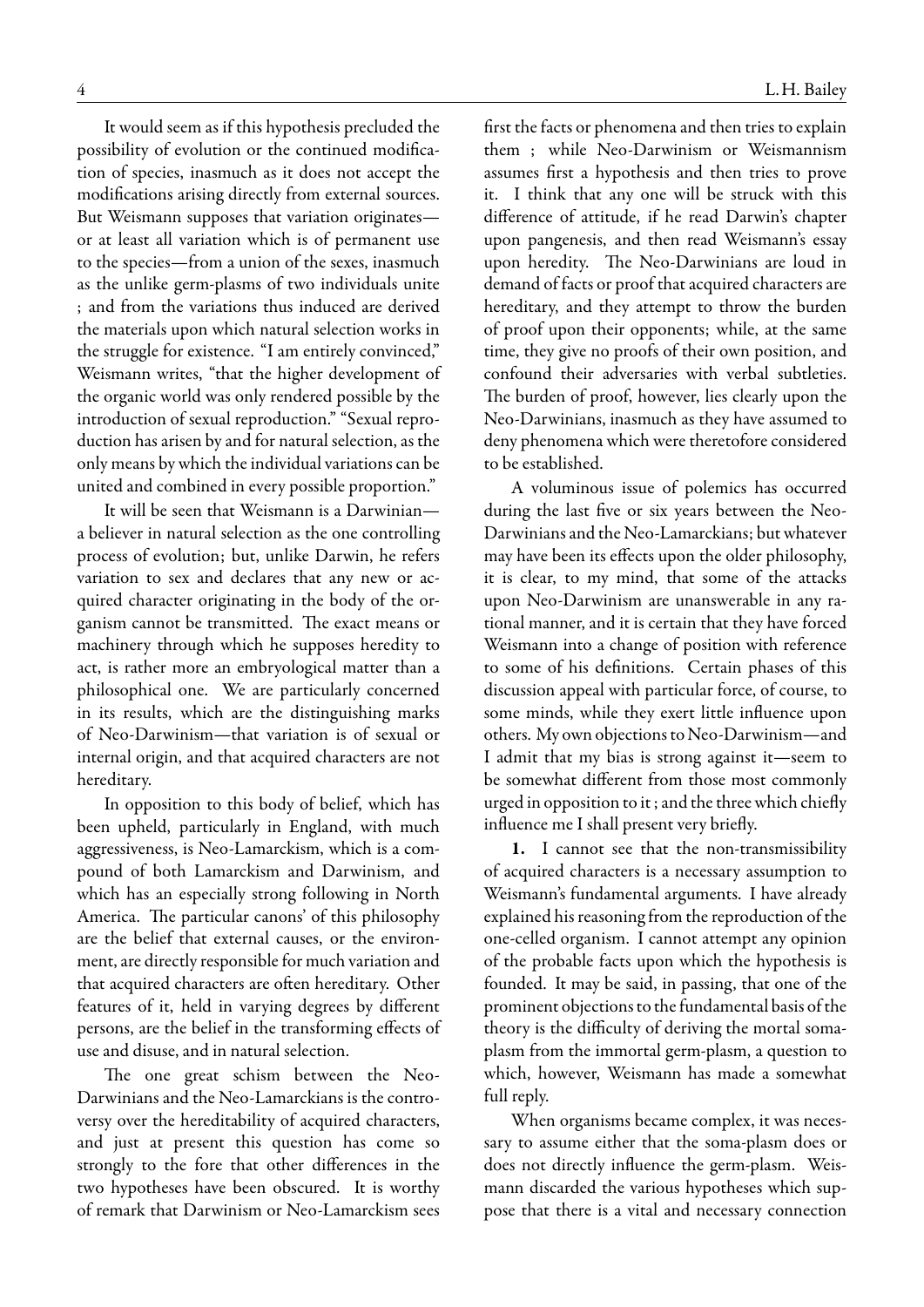between the body units and reproductive units, and then to avoid the difficulties which the hereditability of acquired characters would entail, he supposed that such characters are not hereditary. His subsequent labors have been largely employed in trying to show that they are not. This supposition was made for the purpose of simplifying the hypothesis by removing the cumbrous gemmules of Darwin and the similar bodies or movements of other philosophers, and therefore by localizing the seat of the germ-plasm. But he immediately encounters difficulties quite as great as those which he avoids. In cases where there are alternate generations of asexual and sexual organisms, he must suppose that the germ-plasm is united with the soma-plasm, and is probably, therefore, distributed throughout the body. "There maybe in fact cases," Weismann writes, "in which such separation [of the germ-plasm from the somaplasm] does not take place until after the animal is completely formed, and others, as I believe that I have shown, in which it first arises one or two generations later, viz., in the buds produced by the parent." And he has been compelled to admit that in the case of begonias, which are propagated by leaves, the germ-plasm is probably distributed throughout the foliage ; and he must make a similar admission for all plants, for they can all be propagated and modified through asexual parts. This is admitting, then, that there is no localized germplasm in the vegetable kingdom and in some instances in the animal kingdom; and if the germ-plasm is distributed to the very periphery of the organism, why may it not be directly affected by environment, the same as the soma-plasm is? Or why is the hypothesis any the less objectionable than Darwin's pangenesis, which supposes that every organic unit can communicate with the germ?

Weismann also supposes, as I have said, that the means by which the germ-plasm is able to reconstruct the soma-plasm in the offspring, is through some modification in its "molecular constitution," an assumption which was by no means novel when Weismann announced it. "The exact manner in which we imagine the subsequent differentiation of the colony to be potentially present in the reproductive cell," he writes, "becomes a matter of comparatively small importance. It may consist in a different molecular arrangement, or in some change of chemical constitution, or it maybe due to both these causes combined." In whatever manner the germplasm receives its somatic, influences, there must be a direct connection between the two, and it is quite as easy to assume the existence of gemmules as any less tangible influence. I am not arguing in favor of pangenesis, but only stating what seems to me to be a valid objection to the fundamental constitution of the Weismannian hypothesis—that it is quite as easy to assume, from the argument, one interpretation of the process or means of heredity as another. And if there is any vital connection whatever between the soma-plasm and the germ-plasm—as the hypothesis itself must admit—then why cannot the soma-plasm directly influence the germ-plasm?

Again, I wish to point out that modification and evolution of vegetable species may and does proceed wholly without the interposition of sex—that is, by propagations through cuttings or layers of various parts. This proves either one of two things—that the germ-plasm is not necessary to the species, or else that it is not localized but distributed throughout the entire body of the individual, as I have shown above; and either horn of this dilemma is fatal, it seems to me, to Weismannism. If the germ-plasm is not necessary to this reproduction, then we must discard the hypothesis of the continuity of the germplasm; if the germ-plasm is distributed throughout the plant, then we are obliged to admit that it is not localized in germ-cells beyond the reach of direct external influences.

This sexual propagation of plants has been brought to Weismann's attention by Strasburger, who cited the instance of the leaf-propagation of begonia, and said that plants thus asexually multiplied afterwards produce flowers and seeds, or develop germ-plasm. Weismann meets the objection by supposing that it is pqssible for "all somatic nuclei to contain a minute fraction of unchanged germplasm," but he considers the begonia, apparently, to be an exception to most other plants, inasmuch as he declares that "no one has ever grown a tree from the leaf of the lime or oak, or a flowering plant from the leaf of the tulip or convolvulus." Henslow meets this latter statement by saying that this has not been accomplished simply because "it has never been worth while to do it. If, however, a premium were offered for tulips or oak-trees raised from leafcuttings, plenty would soon be forthcoming." What Weismann wishes to show is that the begonia is an exception to other plants in allowing of propagation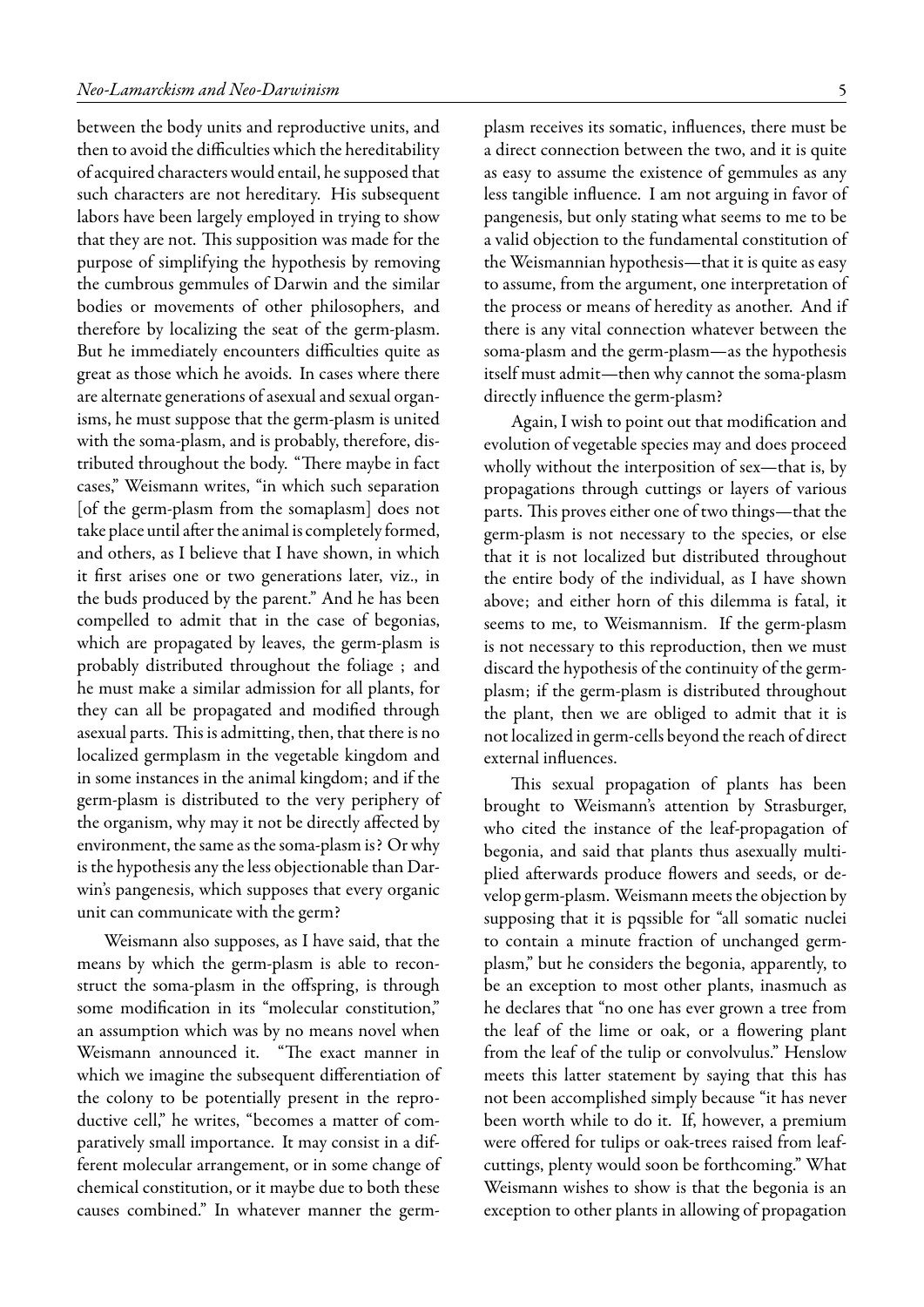from leaf-cuttings, although he should have known that hundreds of plants can be multiplied in this way, and that—what amounts to the same thing—all plants can be propagated by asexual parts, as stems or roots.

But there is another aspect to this asexual multiplication of plants which I do not remember to have seen stated in this connection. It has been said that the asexually multiplied plants may afterwards produce flowers and resume the normal method of reproduction and variation. I now wish to add what I have already said, that plants may be continuously multiplied asexually and yet the offspring may vary, and the variations may be transmitted from generation to generation, quite as perfectly as if seed production intervened. This has been true with certain plants through a long period of time, as the banana, and every intelligent gardener knows that plants propagated by cuttings often "sport" or vary. Here are cases, then, in which variation does not originate from sex, unless Weismann is willing to concede that the result of previous sexual union has remained latent through any number of generations and has been carried to all parts of the plant by a generally diffused germ-plasm; and if this is admitted, then I must again insist that this germ-plasm must be just as amenable to external influences as the somaplasm with which it is indissolubly associated. I have repeated this argument in order to introduce the subject of "bud variations," or those "sports" which now and then appear upon certain limbs or parts of plants and which are nearly always readily propagated by cuttings. These variations cannot be attributed to sex, in the ordinary and legitimate application of the Weismann ian hypothesis. Whilst these "sports" are well known to horticulturists, they are generally considered to be rare, but nothing can be farther from the truth. As a matter of fact, every branch of a tree is different from every other branch, and when the difference is sufficient to attract attention, or to have commercial value, it is propagated and called a "sport." This leads me to recall the old discussion of the phytomer, or the hypothesis that every node and internode of a tree—and we might add the roots is in reality a distinct individual, inasmuch as it possesses the power of leading an independent existence when severed from the plant, and of reproducing its kind. However this may be as a matter of of speculation, it is certainly true as regards the phenomenon, and shows conclusively that if the germplasm exists at all, it exists throughout the entire structure of the plant. This conclusion is also unavoidable from another consideration—the fact that plants are asexual organisms at all times previous to flowering, and the germ-plasm must be preserved, in the meantime, along with the soma-plasm. But this conclusion is inconsistent with Weismannism as taught at present, and this alone would lead me to discard the hypothesis for plants, however well it may apply to the animal kingdom.

Henslow has made a different argument to show that the germ-plasm of plants may be directly exposed to external influence (Origin of Floral Structures). The germ-plasm is assumably located in the flower, and the egg-cell of the embryo-sac and the sperm-cell of the pollen grain are close to the surface, and are directly impressed by the interference of bees and other external stimuli. Henslow endeavors to show "that the infinite variety of adaptations to insects discoverable in flowers may have resulted through the direct action of the insects themselves, coupled with the responsive power of protoplasm." And these characters must be in part acquired during the lifetime of a given individual.

**2.** It seems to me, also, that the presumption, upon general philosophical grounds, is against the doctrine that immediate external influences are without permanent effect. If we admit—as all philosophers now do—that species are mutable, and that the forms of life have been shaped with reference to their adaptations to environment, then we are justified in assuming that every change in that environment must awaken some vital response in the species. If this response does not follow, then environment is without influence upon the organism; or if it follows and is then not transmitted, it is lost just the same, and environment is impotent. And it does not matter if we assume, with the Neo-Darwinians, that this effect does not become hereditary until the germ is affected—that is, until two or more generations have lived under the impinging environment it must nevertheless follow that the change must have had a definite beginning in the lifetime of an individual; for it is impossible to conceive that a change has its origin in two generations. In other words, the beginning is singular; two generations is plural. And whether the modification is directly visible in the body of the organism or is an intangible force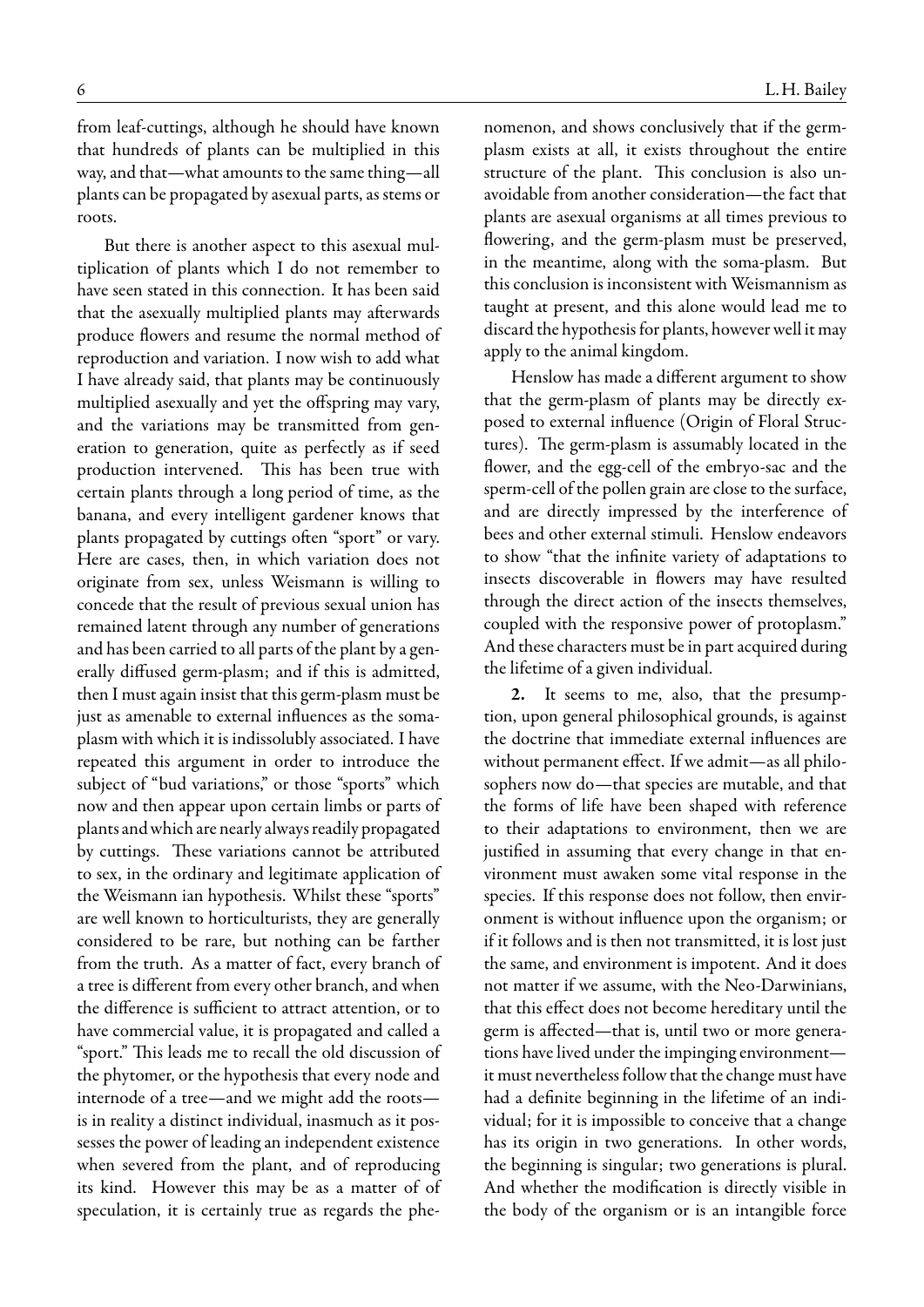impressed upon the germ, it is nevertheless an environmental character, and was at first acquired. If this is not true—that the changed conditions of life exert a direct effect upon the phylogeny of the species then no variation is possible save that which comes from the recompounding of the original or ancestral sex-elements; and it would still be a question how these sex-elements acquired their initial divergence.

The Neo-Darwinians would undoubtedly meet this argument by saying that their hypothesis fully admits the importance of these external influences, the only reservation being that they shall have affected the germ. It is true that this is a common means of escape; but it cannot be gainsaid that the denial of the influence of the external or environmental forces is really the fundamental difference between them and the Darwinians or Neo-Lamarckians, as the following quotation from Weismann will show: "Our object is to decide whether changes in the soma (the body, as opposed to the germ-cells) which have been produced by the direct action of external influences, including use and disuse, can be transmitted; whether they can influence the germ-cells in such a manner that the latter will cause the spontaneous appearance of corresponding changes in the next generation. This is the question which demands an answer; and, as has been shown above, such an answer would decide whether the Lamarckian principles of transformation must be retained or abandoned."

If, then, to repeat, organisms are adapted to their environment, it must be equally true that this environment directly affects its inhabitants ; and considering the intense struggle for existence under which all organisms live, it is highly probable that any advantageous variation can be seized upon at once. I cannot conceive that nature allows herself to lose the result of any effort.

**3.** My third conviction against Neo-Darwinism arises from the fact that its advocates are constantly explaining away the arguments of their opponents by verbal mystifications and ingenious definitions. This charge is so frequently made, and the fact is so well known, that it seems almost useless to refer to it here ; and yet there are some phases of it upon which I cannot forbear to touch.

Weismann declares that he uses the term "acquired character" in its original sense. This term, or at least the idea, was first employed, as we have seen, by Lamarck, who used it or an equivalent phrase to designate "every change acquired in an organ by a habitual exercise sufficient to have brought it about." In fact, the basis of Lamarck's philosophy is the assumption of the hereditability of characters arising directly from use or disuse; and his idea of an acquired character is, therefore, one which appears in the lifetime of the individual from some externally inciting cause. Darwin's notion, while less clearly defined, was essentially the same, and he collected a mass of evidence to show that such characters are transmissible; and he even went farther than Lamarck, and attempted to show that mutilations may be hereditary. Weismann's early definition of acquired characters is plain enough. Such characters, that is, the somatogenic, "not only include the effects of mutilation, but the changes which follow from increased or diminished performance of function, and those which are directly due to nutrition and any of the other external influences which act upon the body." Standing fairly and squarely upon this definition, it is easy enough to disprove it—that is, to show that some characters thus acquired are hereditary. But the moment proofs are advanced, the definition is contracted, and the Neo-Darwinians declare that the given character was potentially present in the germ and was not primarily superinduced by the external conditions—a position which, while it allows of no proof, can neither be overthrown. A cow lost her left horn by suppuration, and two of her calves had rudimentary left horns ; but Weismann immediately says, "The loss of a cow's horn may have arisen from a congenital malformation." Certainly! and it may not; and the presumption is that it did not. A soldier loses his left eye by inflammation, and two of his sons have defective left eyes. Now, "the soldier," says Weismann, "did not lose his left eye because it was injured, but because it was predisposed to become diseased from the beginning, and readily became inflamed after a slight injury"! This gratuitous manner of explaining away the recorded instances of the supposed transmission of mutilations and the like, is common with the Neo-Darwinians, but it must always create the impression, it seems to me, of being labored and far-fetched; and inasmuch as it is incapable of proof, and is of no occasion beyond the mere point of upholding an assumed hypothesis, it is scarcely worthy serious attention. It would be far better for the Neo-Darwinians if they would flatly refuse to accept the statements concerning the transmission of mutilations, rather than to